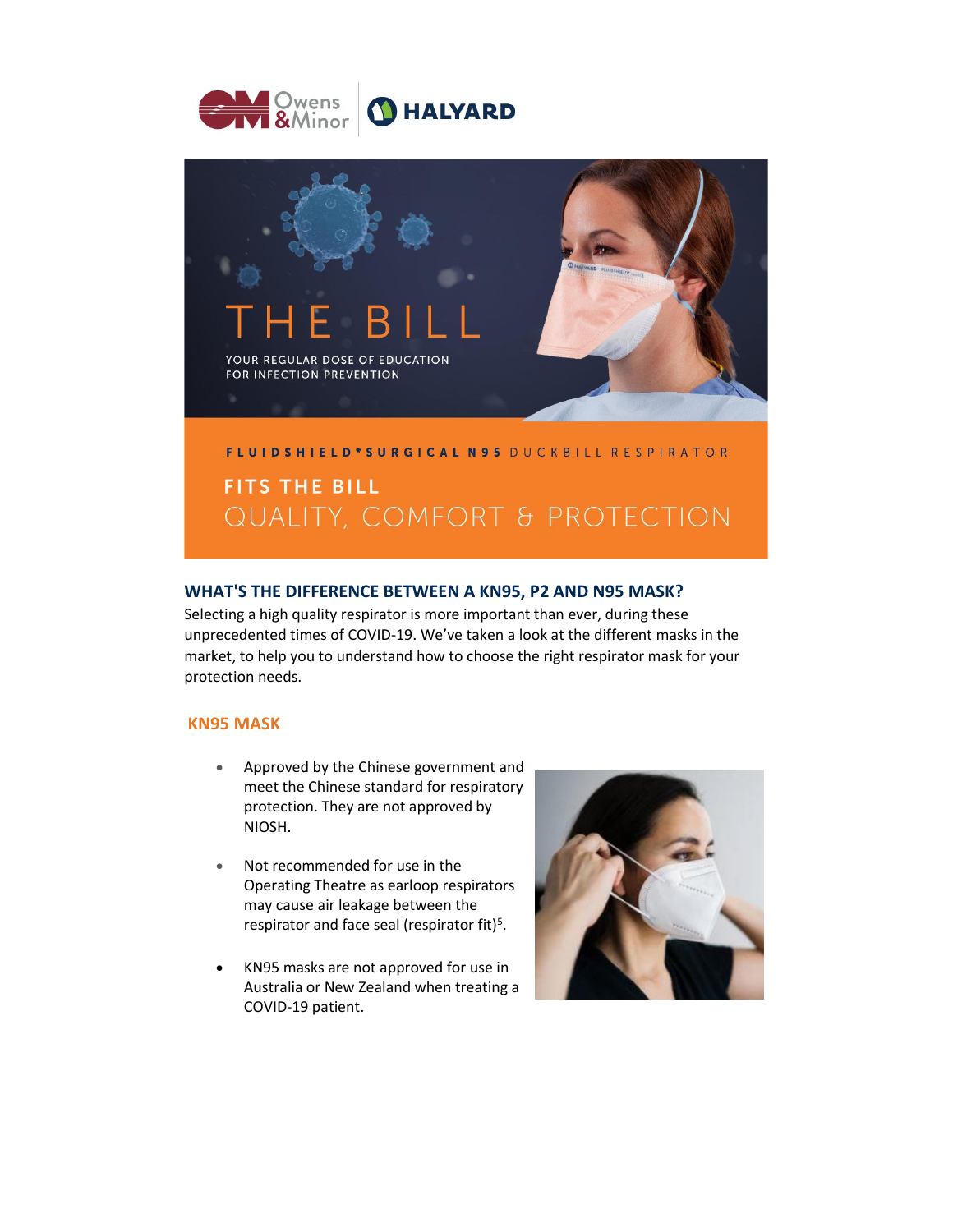#### **P2 MASK**

- Around-the-head straps, allowing for a good fit and seal to the face.
- Filter oils which is a requirement in nonhealthcare industries (this is not a requirement in the medical space where there are no oil aerosols).
- In Australia, AS/NZS 1716:2012 'Respiratory protective devices', is the standard P2 respirators should meet.



- Should be FDA or TGA approved for splash resistance, preferably to a Level 3 pass.
- Should meet the face mask standards either; AS4381:2015 (Australian), ASTM F2100-11 (North American), or EN14683 (European and relevant respirator standard.

## **N95 MASK**

- Around-the-head straps, allowing for a good fit and seal to the face.
- Should be FDA or TGA approved and provide splash resistance, preferable to a Level 3.
- Approved by NIOSH, a USA based agency that tests mask designs to ensure they meet their standards, providing respiratory protection. If your N95 mask is not NIOSH approved, you won't have the assurance the mask will provide the respiratory protection needed.



- Should meet the face mask standards either; AS4381:2015 (Australian), ASTM F2100-11 (North American), or EN14683 (European) and relevant respirator standard.
- **With superior performance exceeding NIOSH standards, the HALYARD FLUIDSHIELD\* Surgical N95 Respirator offers the highest level of respiratory and fluid protection.**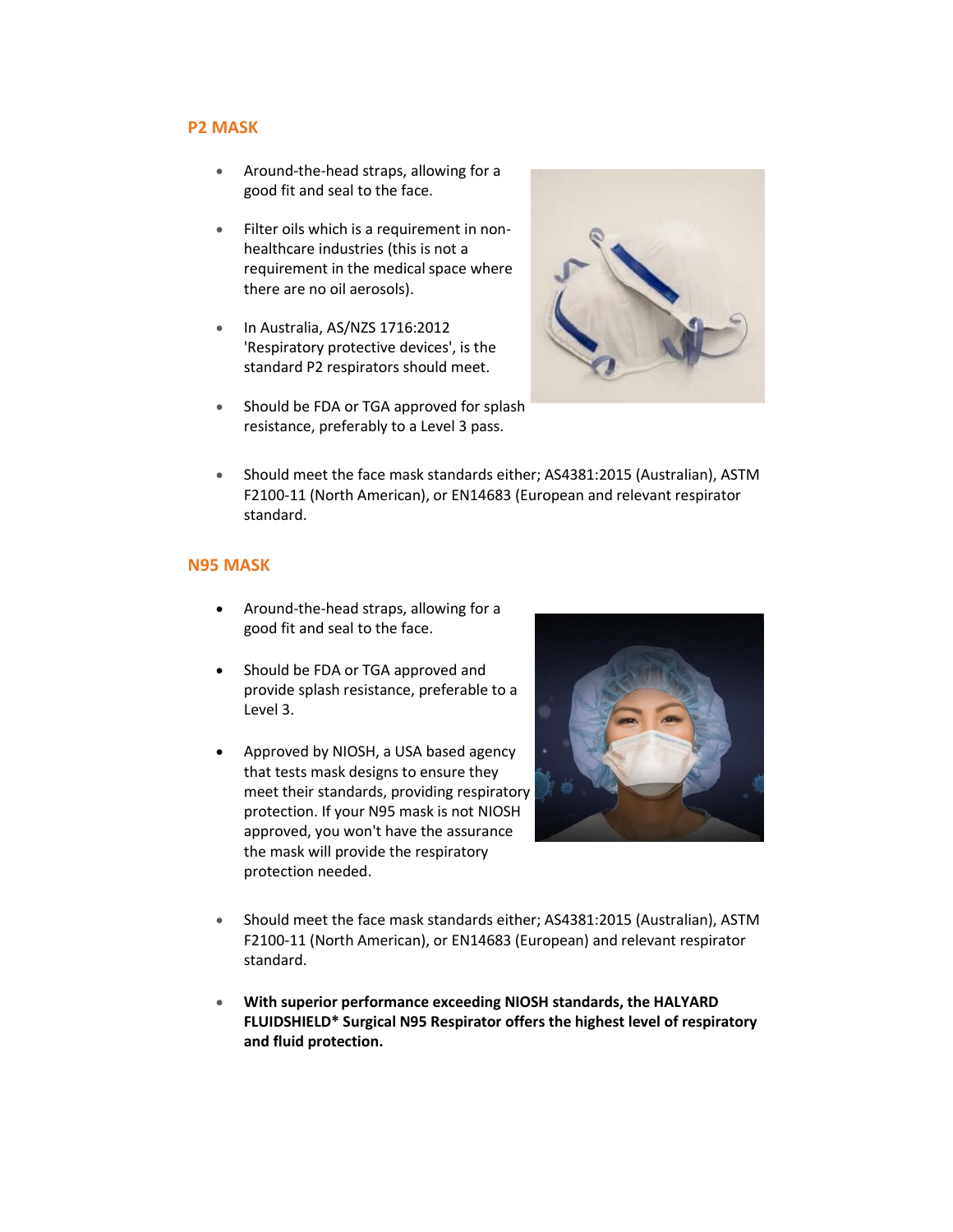## **DOES YOUR MASK PROVIDE A GOOD SEAL AROUND THE FACE?**

For a respirator to provide its designed protection, it is essential that an adequate face seal is achieved between the facepiece of the respirator and the face of the wearer.

Risks of not being correctly fitted or if gaps occur between the mask and wearer's face, mean that there is a risk of breathing in infectious organisms or other airborne risks.

One way of reducing this risk, is to perform a 'user seal check' or 'fit check', EACH AND EVERY TIME, a respirator is donned.

#### **Directions for 'User Seal Checking" include:**

- Forcefully inhale and exhale several times. The respirator should collapse slightly when you inhale and expand when you exhale.
- You should not feel any air leaking between your face and the respirator.
- If the respirator does not collapse OR if air is leaking out between your face and respirator, then you have NOT achieved a good facial fit.
- Adjust the respirator until the leakage is corrected and you are able to successfully 'user seal check' your respirator.

Fit tests, such as the qualitative fit test provided by Halyard, should also be performed routinely per hospital protocol. Fit tests are designed to help identify that the size and style of respirator is suitable and to ensure it is worn correctly.



#### **HALYARD'S QUALITATIVE FIT TEST KITS**

Halyard provides Qualitative Fit Test kits, which include materials developed to conduct fit testing of clinicians wearing HALYARD\* N95 Respirators.

If you would like to **register your interest in HALYARD\* Fit Test Kits**, including dates for stock availability or organise a Teams 'Fit Test' training session or in-service with one of our qualified O&M Halyard Account Managers, please email your interest

to **[Communications\\_ANZ@hyh.com](https://nam10.safelinks.protection.outlook.com/?url=https%3A%2F%2Fgo.halyardhealth.com%2FNzk4LUxVSy03MzEAAAF7_EfbYsfPAGKPCg6Gl7v0vacDQGyqiMreBzgLGOeolFYc32ZQwKJth-jaOmwnbRgy1FUOipo%3D&data=04%7C01%7Cashley.provest%40hyh.com%7Cd1276488c0854e09084c08d8edb2ded2%7C38b948c87d3c4e288e6b6a8857873280%7C0%7C0%7C637520699781490345%7CUnknown%7CTWFpbGZsb3d8eyJWIjoiMC4wLjAwMDAiLCJQIjoiV2luMzIiLCJBTiI6Ik1haWwiLCJXVCI6Mn0%3D%7C1000&sdata=yFViWT8NyW8DzuaeRzFzQbRdvcYCXIsezJWQuAw6anI%3D&reserved=0)**.

# **CLICK HERE TO REGISTER**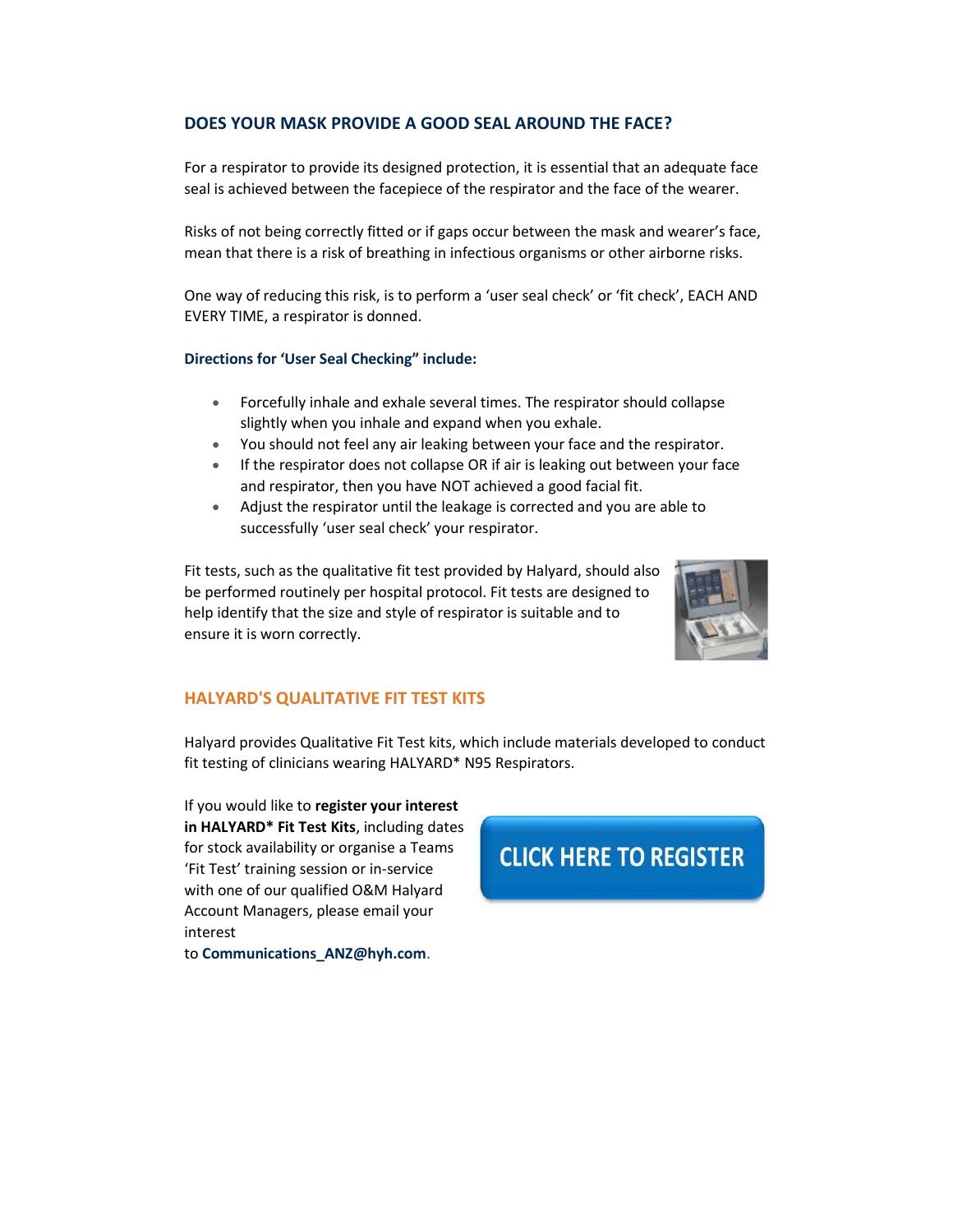# DON'T WEAR THE RISK. WEAR HALYARD.

HALYARD FLUIDSHIELD\* Surgical Level 3 N95 Respirators

| <b>Meets Surgical Mask</b><br>standard (ASTM Level 3),<br>offering the highest level<br>of fluid protection. <sup>1</sup> | Ø           | <b>NIOSH Approved, exceeding</b><br>standards for breathability<br>and filtration. <sup>2</sup>                               |
|---------------------------------------------------------------------------------------------------------------------------|-------------|-------------------------------------------------------------------------------------------------------------------------------|
| <b>MORE THAN TWICE</b><br>the breathing space,<br>for comfort. <sup>3</sup>                                               |             | <b>Ideal for stockpiling. Folds</b><br>flat requiring LESS overall<br>storage space with a 5 year<br>shelf life. <sup>4</sup> |
| 20 years experience<br>designing and<br>optimising face masks.                                                            | <b>ARTG</b> | <b>Entered in ARTG</b><br>351812 as both Medical<br><b>Respirators and Surgical</b>                                           |

**Masks** 

# The HALYARD **Education Podcast**

LISTEN HERE



References:

- 1. IPS Job # 46161 and 72843
- 2. NIOSH Test Report TN-22659
- 3. Claim-07826
- 4. Report DSR-SR-00203
- 5. Per ACORN Standards